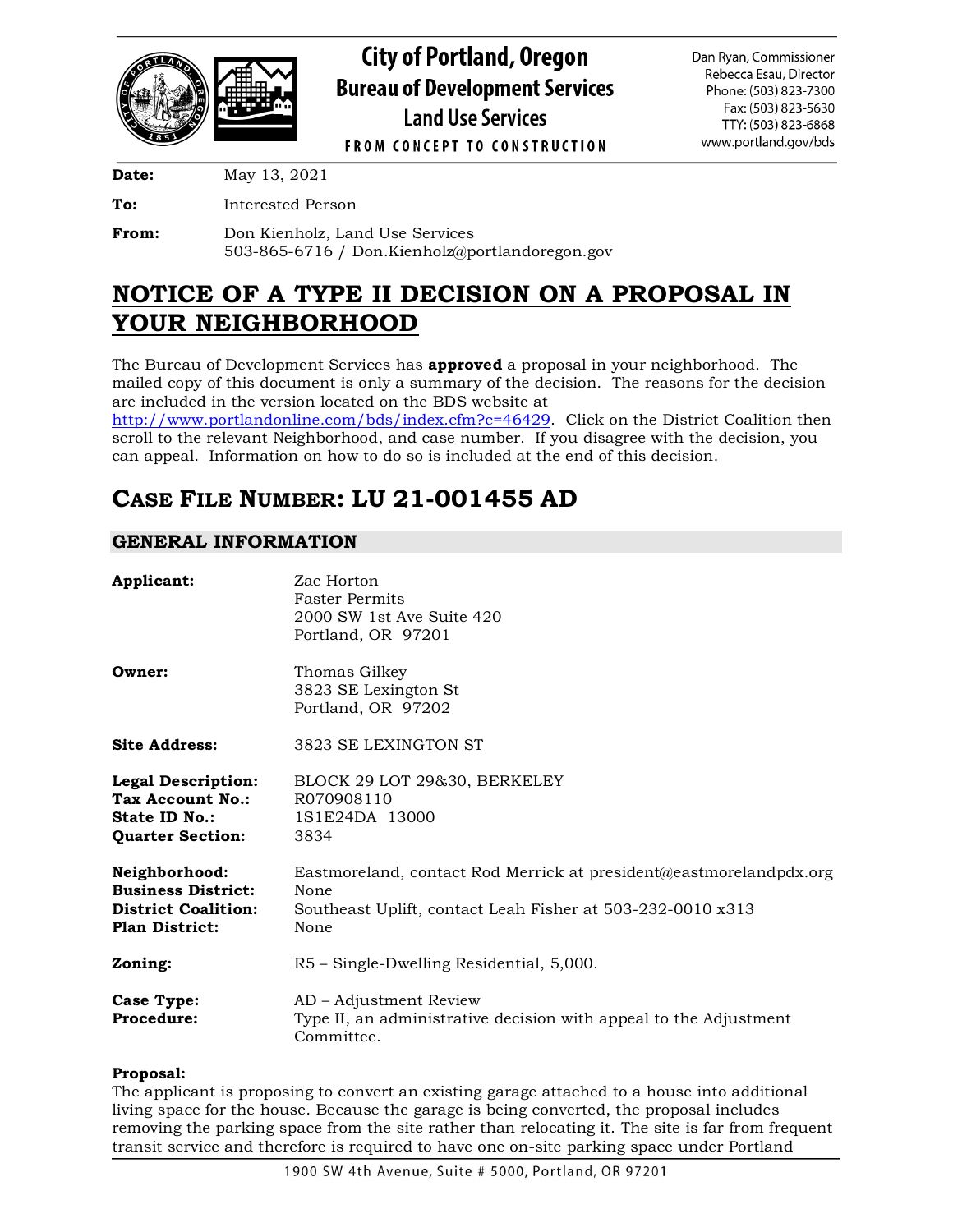Zoning Code Section 33.266.110 and Table 266-2. The applicant is therefore requesting an Adjustment to waive the one required on-site parking space.

#### **Relevant Approval Criteria:**

In order to be approved, this proposal must comply with the approval criteria of Title 33. The relevant approval criteria are found in Portland Zoning Code Section 33.805.040.A through F.

## **ANALYSIS**

**Site and Vicinity:** The subject site is a 5,000-square foot lot zoned R5 in the Eastmoreland neighborhood with a detached single-family dwelling and attached garage built in 1951. The area is made up exclusively of the R5 zone and early to mid-century homes. Southeast Cesar E. Chavez Boulevard is less than 100-feet to the east and forms the neighborhood boundary between Eastmoreland and Woodstock. The Springwater Corridor and the City's boundary with the City of Milwaukie is just over 1000-feet to the south, along with Johnson Creek and the associated natural areas.

**Zoning:** The single-dwelling zones are intended to preserve land for housing and to provide housing opportunities for individual households. The zones implement the comprehensive plan policies and designations for single-dwelling housing. The use regulations are intended to create, maintain and promote single-dwelling neighborhoods. They allow for some nonhousehold living uses but not to such an extent as to sacrifice the overall image and character of the single-dwelling neighborhood. The development standards preserve the character of neighborhoods by providing six different zones with different densities and development standards. The development standards work together to promote desirable residential areas by addressing aesthetically pleasing environments, safety, privacy, energy conservation, and recreational opportunities.

**Land Use History:** City records indicate there are no prior land use reviews for this site.

**Agency Review:** A "Notice of Proposal in Your Neighborhood" was mailed February 23, 2021. The following Bureaus have responded with no issues or concerns:

- Bureau of Transportation Engineering and Development Review (Exhibit E.1);
- Life Safety (Exhibit E.2);
- Water Bureau (Exhibit E.3);
- Bureau of Environmental Services (Exhibit E.4); and
- Fire Bureau and Site Development Review Section of the Bureau of Development Services (Exhibit E.5).

**Neighborhood Review:** No written responses have been received from either the Neighborhood Association or notified property owners in response to the proposal.

## **ZONING CODE APPROVAL CRITERIA**

#### **33.805.040 Approval Criteria**

**The approval criteria for signs are stated in Title 32. All other adjustment requests will be approved if the review body finds that the applicant has shown that either approval criteria A. through F. or approval criteria G. through I., below, have been met.**

#### **A. Granting the adjustment will equally or better meet the purpose of the regulation to be modified; and**

**Finding:** The applicant is converting the attached garage into living space. As a result, the applicant is proposing an Adjustment to waive the one required on-site parking space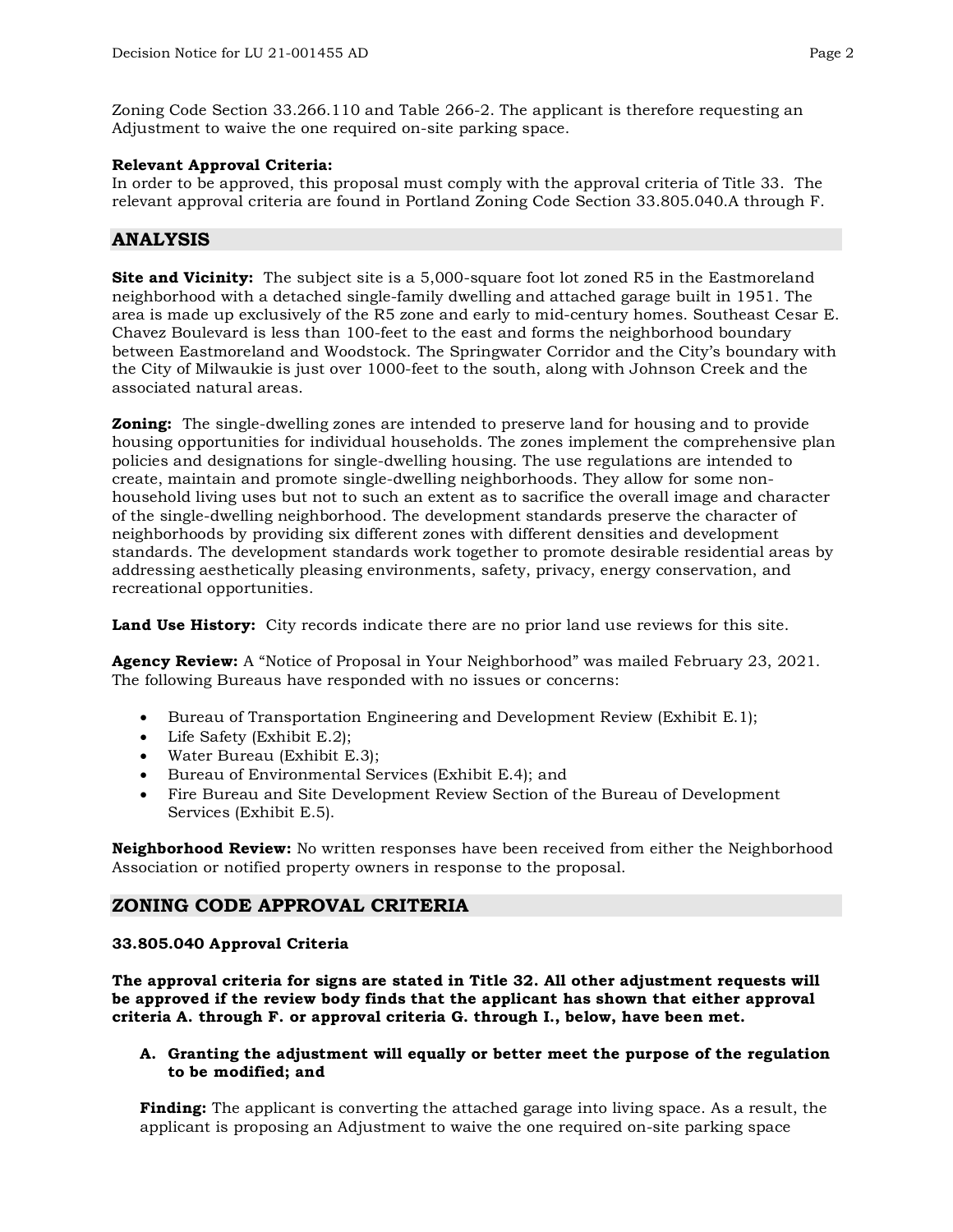(Portland Zoning Code Section 33.266.110.B.1). The applicable purpose statement for minimum required parking is found in Zoning Code Section 33.266.110.A:

*"Purpose. The purpose of required parking spaces is to provide enough on‐site parking to accommodate the majority of traffic generated by the range of uses which might locate at the site over time. Sites that are located in close proximity to transit, have good street connectivity, and good pedestrian facilities may need little or no off‐street parking. Parking requirements should be balanced with an active pedestrian network to minimize pedestrian, bicycle and vehicle conflicts as much as possible. Transit‐supportive plazas and bicycle parking may be substituted for some required parking on a site to encourage transit use and bicycling by employees and visitors to the site. The required parking numbers correspond to broad use categories, not specific uses, in response to this longterm emphasis. Provision of carpool parking, and locating it close to the building entrance, will encourage carpool use."*

The relevant portion of the purpose statement above to the proposal is: "…to provide enough on-site parking to accommodate the majority of traffic generated by the range of uses which might locate at the site over time."

The use of the subject site is Household Living. The subject site is zoned R5, so no retail or office uses are allowed and none are proposed. The parking standards require one on-site vehicle parking space per Household Living unit based on expected demand (33.266.110 and Table 266-1) unless a site is close to frequent service transit. In this case, the site is not within the required proximity to frequent service, so one parking space is required since there is a single-family dwelling on site.

Generally, removing the on-site parking space from a site and closing the driveway access creates one on-street parking space where the driveway and apron once were. This one-forone exchange generally satisfies the expected parking demand of the site. As such, the conversion of the garage space to living area will not impact the parking demand for the subject site. The Portland Bureau of Transportation (PBOT) reviews projects for potential impacts to the transportation system, including the amount of on-street parking for a given area. In this case, PBOT evaluated the impact of removing an on-site parking space to the parking availability and found there was an abundance of on-street parking available and had no objection to the request (Exhibit E.1).

Based on the above, staff finds the purpose of the vehicle parking requirement is equally met.

#### *Criterion met*

#### **B. If in a residential, CI1, or IR zone, the proposal will not significantly detract from the livability or appearance of the residential area, or if in an OS, C, E, I, or CI2 zone, the proposal will be consistent with the classifications of the adjacent streets and the desired character of the area; and**

**Finding:** The site is in the R5 zone, a residential zone. Because the subject site is located in a single-dwelling residential zone, the applicant must demonstrate that the proposal will not detract from the livability or appearance of the surrounding residential area.

As discussed in the findings for Approval Criterion A, PBOT evaluated the proposal and found the area had an abundance of available on-street parking and the removal of a parking space on the subject site would not adversely impact the on-street parking supply. The availability of on-street parking and a complete pedestrian network ensure the proposal will not adversely impact the livability of the residential area with the removal of the single on-site parking space.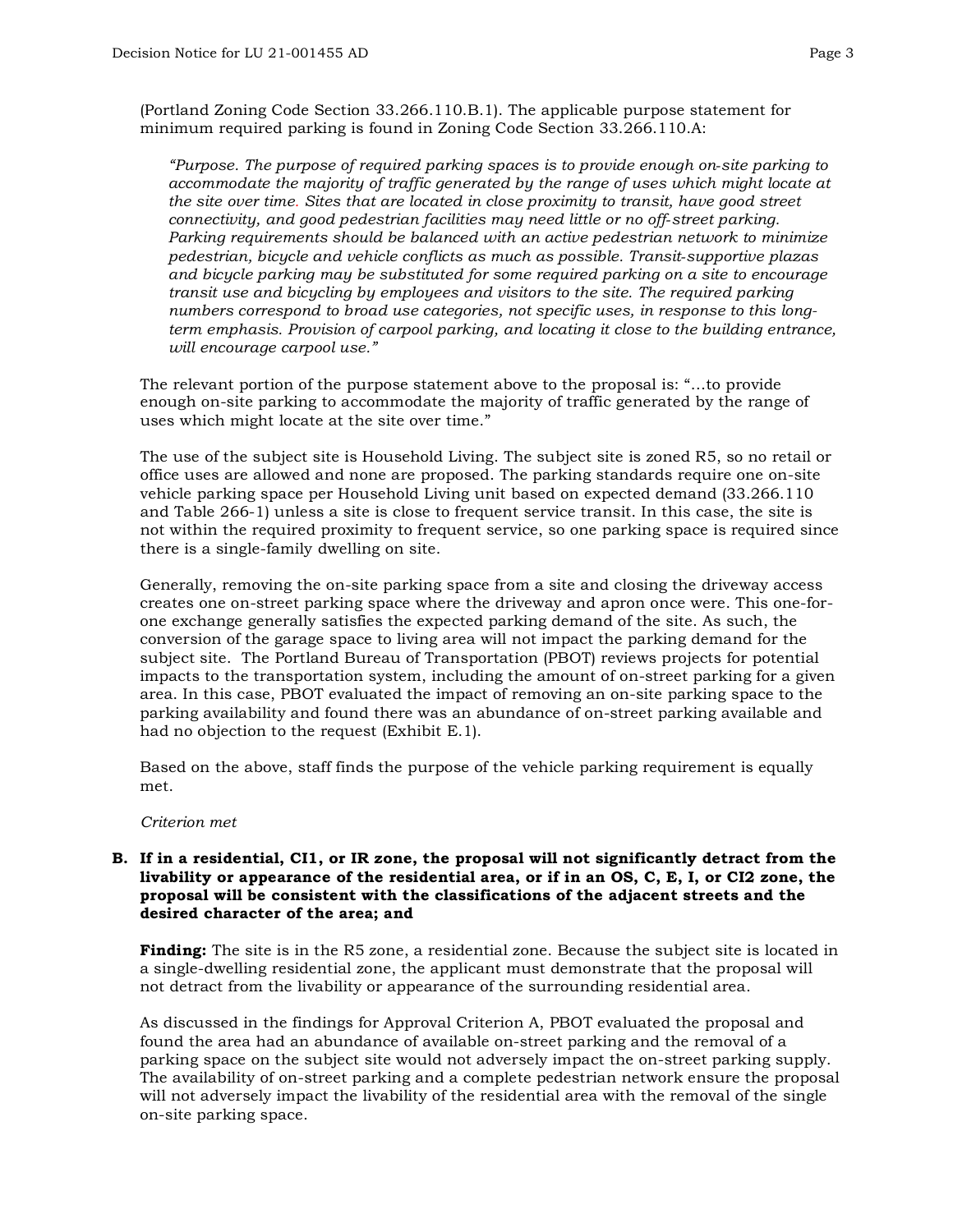The request to waive the required on-site parking space does not directly impact the appearance of the residential area. The site is in an older, close-in neighborhood where street parking is common and part of the neighborhood fabric. Because of the commonality of the on-street parking, removal of the on-site parking space and potential of an additional vehicle parking on the street will still maintain the residential appearance of the subject site.

While the garage is proposed to be converted to living space, the garage is currently accessed by a paved driveway. The remaining driveway is not long enough to accommodate a parked vehicle that would be located at least 10 feet from the front lot (a standard that is required in single-dwelling residential zones). This would result essentially in a vehicle parking within the required front setback. To prevent this from happening, a condition of approval will require that the curbcut leading to the driveway be closed, and the driveway entirely removed and replaced with living groundcover OR the first four feet of the paved driveway extending northward from the front lot line be removed and replaced with three evergreen shrubs and living groundcover. This condition not only precludes vehicles from parking within the front setback area, but also enhances and helps maintain an open front yard area.

Based on the above, staff finds that with the condition of approval the proposal will not significantly detract from the livability and appearance of the surrounding residential area. With the condition of approval, this criterion is met.

*Criterion met.*

#### **C. If more than one adjustment is being requested, the cumulative effect of the adjustments results in a project which is still consistent with the overall purpose of the zone; and**

**Finding:** Since only one Adjustment is requested, this criterion is not applicable.

## **D. City-designated scenic resources and historic resources are preserved; and**

**Finding:** City-designated scenic resources are identified on the Official Zoning Maps with a lower case "s," while historic resources are identified either with a dot or as being within the boundaries of a Historic or Conservation district. The subject property is not within a Citydesignated 's' overlay zone nor within proximity to an Historic Resource.

## **E. Any impacts resulting from the adjustment are mitigated to the extent practical; and**

**Finding:** The only anticipated impact from the removal of the on-site parking space is the remaining driveway that, unless addressed, will result in a vehicle parked in the front setback. With the condition of approval requiring the removal of the curbcut and removing the driveway in its entirety or at minimum replacing a portion of the driveway with landscaping, this impact will be avoided.

*With this condition, this criterion met.*

#### **F. If in an environmental zone, the proposal has as few significant detrimental environmental impacts on the resource and resource values as is practicable;**

**Finding:** Environmental overlay zones are designated on the Official Zoning Maps with either a lowercase "p" (Environmental Protection overlay zone) or a "c" (Environmental Conservation overlay zone). Because no environmental overlay zone is mapped on the subject site, this criterion is not applicable.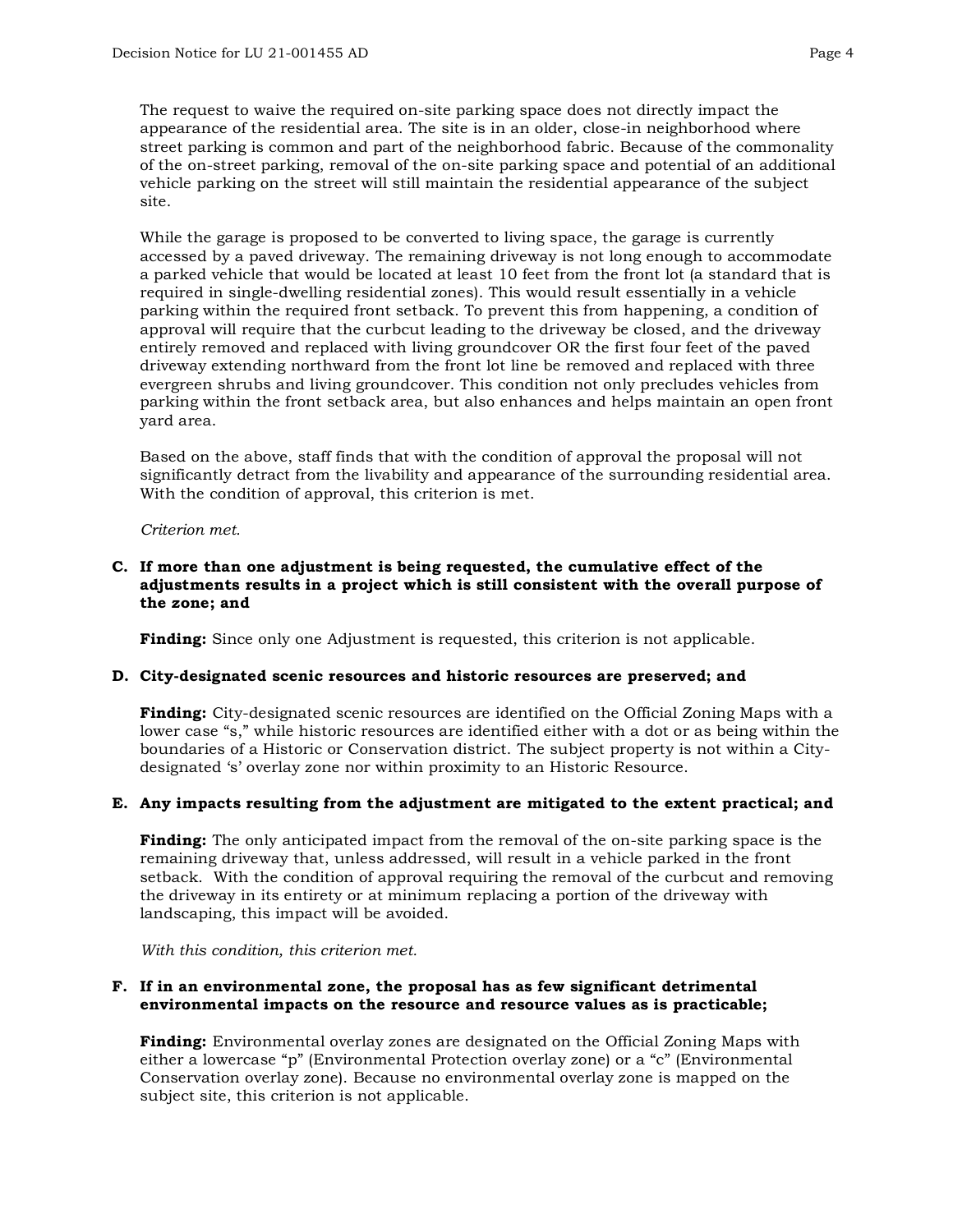#### **DEVELOPMENT STANDARDS**

Unless specifically required in the approval criteria listed above, this proposal does not have to meet the development standards in order to be approved during this review process. The plans submitted for a building or zoning permit must demonstrate that all development standards of Title 33 can be met, or have received an Adjustment or Modification via a land use review prior to the approval of a building or zoning permit.

#### **CONCLUSIONS**

The proposal to reduce the one required on-site parking space down to zero equally meets the intent of the parking regulations and does not have any adverse impacts on the livability or appearance of the surrounding residential neighborhood. The applicant has demonstrated that the approval criteria have been met. Because the approval criteria have been met, the proposal must be approved.

## **ADMINISTRATIVE DECISION**

Approval of an Adjustment to reduce the required on-site vehicle parking space from one to zero (Zoning Code Section 33.266.110, Table 266-2), per the approved site plan (Exhibit C.1), and subject to the following conditions:

- A. As part of the building permit application submittal, each of the 4 required site plans and any additional drawings must reflect the information and design approved by this land use review as indicated in Exhibit C.1. The sheets on which this information appears must be labeled, "Proposal and design as approved in Case File #LU 21-001455 AD. No field changes allowed."
- B. The curbcut leading to the existing paved driveway is required to be closed, and either the driveway being entirely removed and replaced with living groundcover OR the first four feet of the driveway extending northward from the front lot line being removed and replaced with living groundcover and three evergreen shrubs growing to a mature height of at least three feet.

**Staff Planner: Don Kienholz**

**Decision rendered by:**  $\bigcup$  on  $\bigcup$   $\bigcup$   $\bigcup$   $\bigcup$   $\bigcup$   $\bigcup$   $\bigcup$   $\bigcup$   $\bigcup$   $\bigcup$   $\bigcup$   $\bigcup$   $\bigcup$   $\bigcup$   $\bigcup$   $\bigcup$   $\bigcup$   $\bigcup$   $\bigcup$   $\bigcup$   $\bigcup$   $\bigcup$   $\bigcup$   $\bigcup$   $\bigcup$   $\bigcup$   $\bigcup$   $\bigcup$   $\bigcup$   $\bigcup$   $\bigcup$   $\big$ By authority of the Director of the Bureau of Development Services

**Decision mailed: May 13, 2021**

**About this Decision.** This land use decision is **not a permit** for development. Permits may be required prior to any work. Contact the Development Services Center at 503-823-7310 for information about permits.

**Procedural Information.** The application for this land use review was submitted on January 6, 2021, and was determined to be complete on February 16, 2021.

*Zoning Code Section 33.700.080* states that Land Use Review applications are reviewed under the regulations in effect at the time the application was submitted, provided that the application is complete at the time of submittal, or complete within 180 days. Therefore this application was reviewed against the Zoning Code in effect on January 6, 2021.

*ORS 227.178* states the City must issue a final decision on Land Use Review applications within 120-days of the application being deemed complete. The 120-day review period may be waived or extended at the request of the applicant. In this case the applicant did not waive or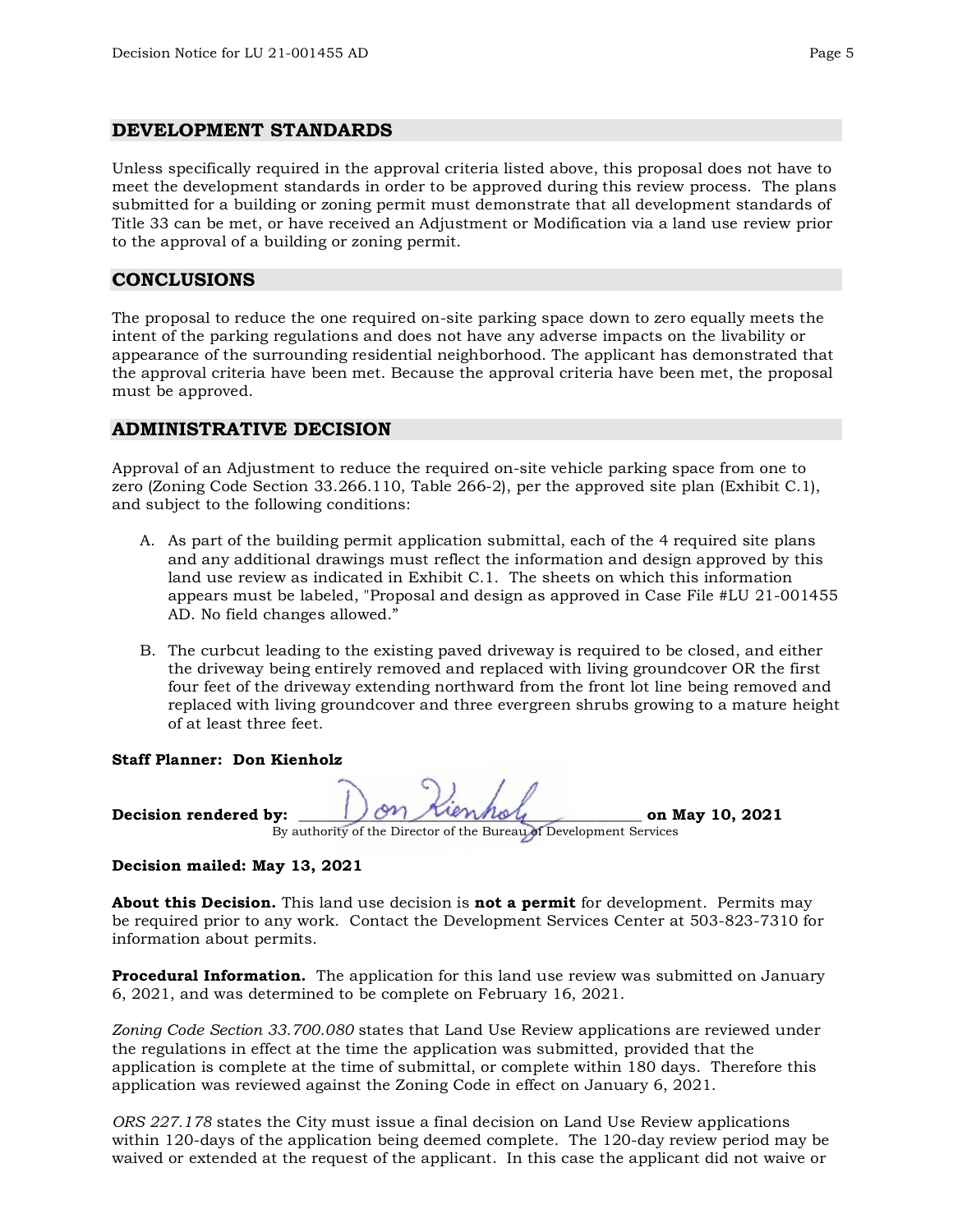extend the 120-day review period. Unless further extended by the applicant, **the 120 days will expire on: June 16, 2021.**

#### **Some of the information contained in this report was provided by the applicant.**

As required by Section 33.800.060 of the Portland Zoning Code, the burden of proof is on the applicant to show that the approval criteria are met. The Bureau of Development Services has independently reviewed the information submitted by the applicant and has included this information only where the Bureau of Development Services has determined the information satisfactorily demonstrates compliance with the applicable approval criteria. This report is the decision of the Bureau of Development Services with input from other City and public agencies.

**Conditions of Approval.** If approved, this project may be subject to a number of specific conditions, listed above. Compliance with the applicable conditions of approval must be documented in all related permit applications. Plans and drawings submitted during the permitting process must illustrate how applicable conditions of approval are met. Any project elements that are specifically required by conditions of approval must be shown on the plans, and labeled as such.

These conditions of approval run with the land, unless modified by future land use reviews. As used in the conditions, the term "applicant" includes the applicant for this land use review, any person undertaking development pursuant to this land use review, the proprietor of the use or development approved by this land use review, and the current owner and future owners of the property subject to this land use review.

**Appealing this decision.** This decision may be appealed to the Adjustment Committee, and if appealed a hearing will be held. The appeal application form can be accessed at https://www.portlandoregon.gov/bds/45477. Appeals must be received **by 4:30 PM on May 27, 2021. The completed appeal application form must be emailed to [LandUseIntake@portlandoregon.gov](mailto:LandUseIntake@portlandoregon.gov) and to the planner listed on the first page of this decision.** If you do not have access to e-mail, please telephone the planner listed on the front page of this notice about submitting the appeal application. **An appeal fee of \$250 will be charged**. Once the completed appeal application form is received, Bureau of Development Services staff will contact you regarding paying the appeal fee. The appeal fee will be refunded if the appellant prevails. There is no fee for Office of Community and Civic Life recognized organizations for the appeal of Type II and IIx decisions on property within the organization's boundaries. The vote to appeal must be in accordance with the organization's bylaws. Please contact the planner listed on the front page of this decision for assistance in filing the appeal and information on fee waivers. Please see the appeal form for additional information.

If you are interested in viewing information in this file, please contact the planner listed on the front of this notice. The planner can email you documents from the file. A fee would be required for all requests for paper copies of file documents. Additional information about the City of Portland, and city bureaus is available online at [https://www.portland.gov.](https://www.portland.gov/) A digital copy of the Portland Zoning Code is available online at [https://www.portlandoregon.gov/zoningcode.](https://www.portlandoregon.gov/zoningcode)

**Attending the hearing.** If this decision is appealed, a hearing will be scheduled, and you will be notified of the date and time of the hearing. The decision of the Adjustment Committee is final; any further appeal must be made to the Oregon Land Use Board of Appeals (LUBA) within 21 days of the date of mailing the decision, pursuant to ORS 197.620 and 197.830. Contact LUBA at 775 Summer St NE, Suite 330, Salem, Oregon 97301-1283, or phone 1-503-373-1265 for further information.

Failure to raise an issue by the close of the record at or following the final hearing on this case, in person or by letter, may preclude an appeal to the Land Use Board of Appeals (LUBA) on that issue. Also, if you do not raise an issue with enough specificity to give the Adjustment Committee an opportunity to respond to it, that also may preclude an appeal to LUBA on that issue.